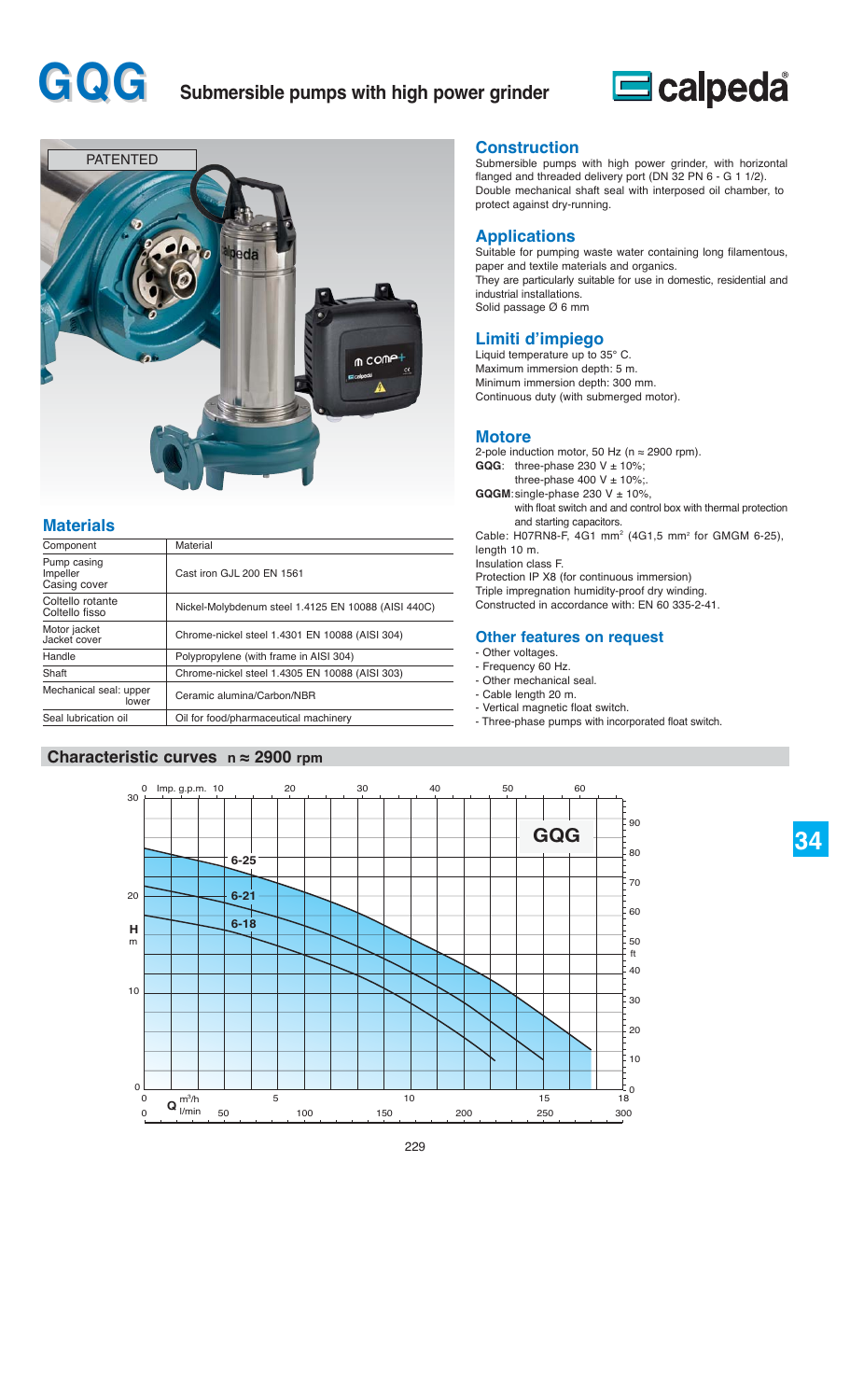



#### **Performance n ≈ 2900 rpm**

| $3\sim$  | 230V 400V |                | ∣∼               | Capacitor<br>230V |           | P <sub>1</sub> |     | P <sub>2</sub> | $m^3/h$<br>IС |                | o<br>ت | 6    | ч    | 12   | 13.2 | 15  | 16,8 |     |
|----------|-----------|----------------|------------------|-------------------|-----------|----------------|-----|----------------|---------------|----------------|--------|------|------|------|------|-----|------|-----|
|          | A         | $\overline{A}$ |                  | A                 | ut        | Vc             | kW  | kW             | HP            | l/min          |        | 50   | 100  | 150  | 200  | 220 | 250  | 280 |
| GQG 6-18 | 4         | 2,3            | <b>GQGM 6-18</b> |                   | $ 30+80 $ | 450            | .3  | 0,9            | 2.            |                | 18     | 16,5 | 4,5  | .2   | 6.5  | 4,5 |      |     |
| GQG 6-21 | 4,8       | 2,8            | <b>GQGM 6-21</b> | $^{\prime}$ .5    | $30 + 80$ | 450            | .,5 | . .            | .b            | H <sub>m</sub> | 21     | 19,2 | 17   | 13,5 | a    |     |      |     |
| GQG 6-25 | 6,6       | 3,8            | <b>GQGM 6-25</b> | 9,5               | $30 + 80$ | 450            |     | ,5             | $\Omega$      |                | 25     | 23   | 20.5 | כ ו  | 13   |     | 7,8  |     |

P1 Max. power input. P2 Rated motor power output. Density  $ρ = 1000 \text{ kg/m}^3$ .

. Kinematic viscosity ν = max 20 mm2 /sec.

### **Dimensions and weights**



#### Control with box starting capacitors

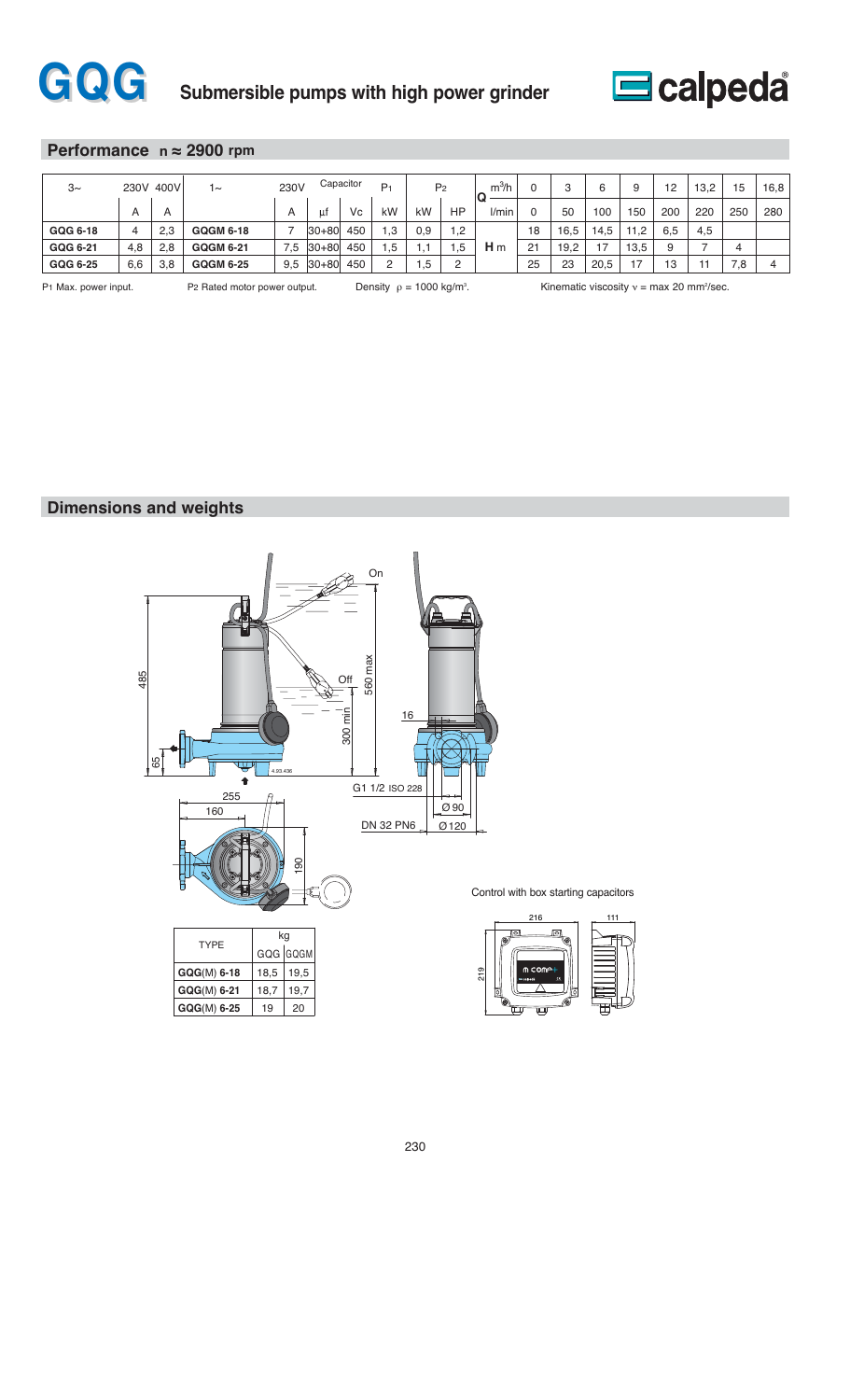



# **Installation example**



**34**